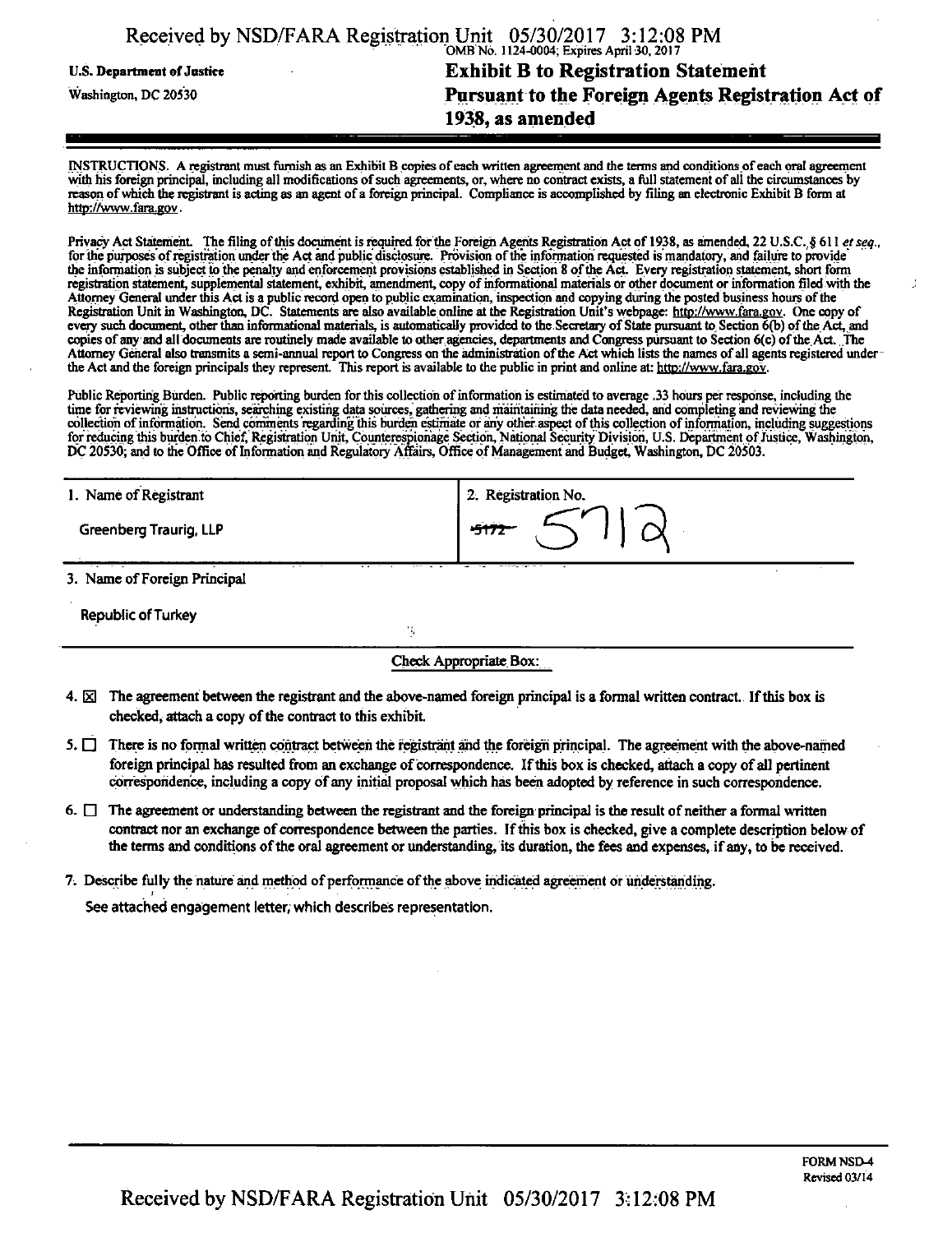8. Describe fully the activities the registrant engages in or proposes to engage in on behalf of the above foreign principal.

See attached engagement letter, which describes representation.

9. Will the activities on behalf of the above foreign principal include political activities as defined in Section 1(o) of the Act and in the footnote below? Yes  $\boxtimes$  No  $\Box$ 

If yes, describe all such political activities indicating, among other tilings, the relations, interests or policies to be influenced together with the means to be employed to achieve this purpose.

See attached engagement letter, which describes representation.

## EXECUTION

In accordance with 28 U.S.C. § 1746, the undersigned swears or affirms under penalty of perjury that he/she has read the information set forth in this Exhibit B to the registration statement and that he/she is familiar with the contents thereof and that such contents are in their entirety true and accurate to the best of his/her knowledge and belief.

| Date of Exhibit B | Name and Title                                                                                                                                                                                                                                                                                                                                                                                                                                                                                                                                 | Signature                                                                                                      |         |
|-------------------|------------------------------------------------------------------------------------------------------------------------------------------------------------------------------------------------------------------------------------------------------------------------------------------------------------------------------------------------------------------------------------------------------------------------------------------------------------------------------------------------------------------------------------------------|----------------------------------------------------------------------------------------------------------------|---------|
| May 30, 2017      | Robert Mangas, Co-Managing Shareholder                                                                                                                                                                                                                                                                                                                                                                                                                                                                                                         | Vs/ Robert Mangas                                                                                              | eSianed |
|                   | Footnote: "Political activity," as defined in Section 1(o) of the Act, means any activity which the person engaging in believes will, or that the person intends to, in any way influence<br>the contract of the contract of the contract of the contract of the contract of the contract of the contract of<br>the company of the second company of the company of the company of the company of the company of the company of the company of the company of the company of the company of the company of the company of the company of the c | the second contract the second and the second contract of the second second second second second second second |         |

Footnote: "Political activity," as defined in Section 1(o) of the Act, means any activity which the person engaging in believes will, or that the person intends to, in any way influence<br>any agency or official of the Govern party.

Received by NSD/FARA Registration Unit 05/30/2017 3:12:08 PM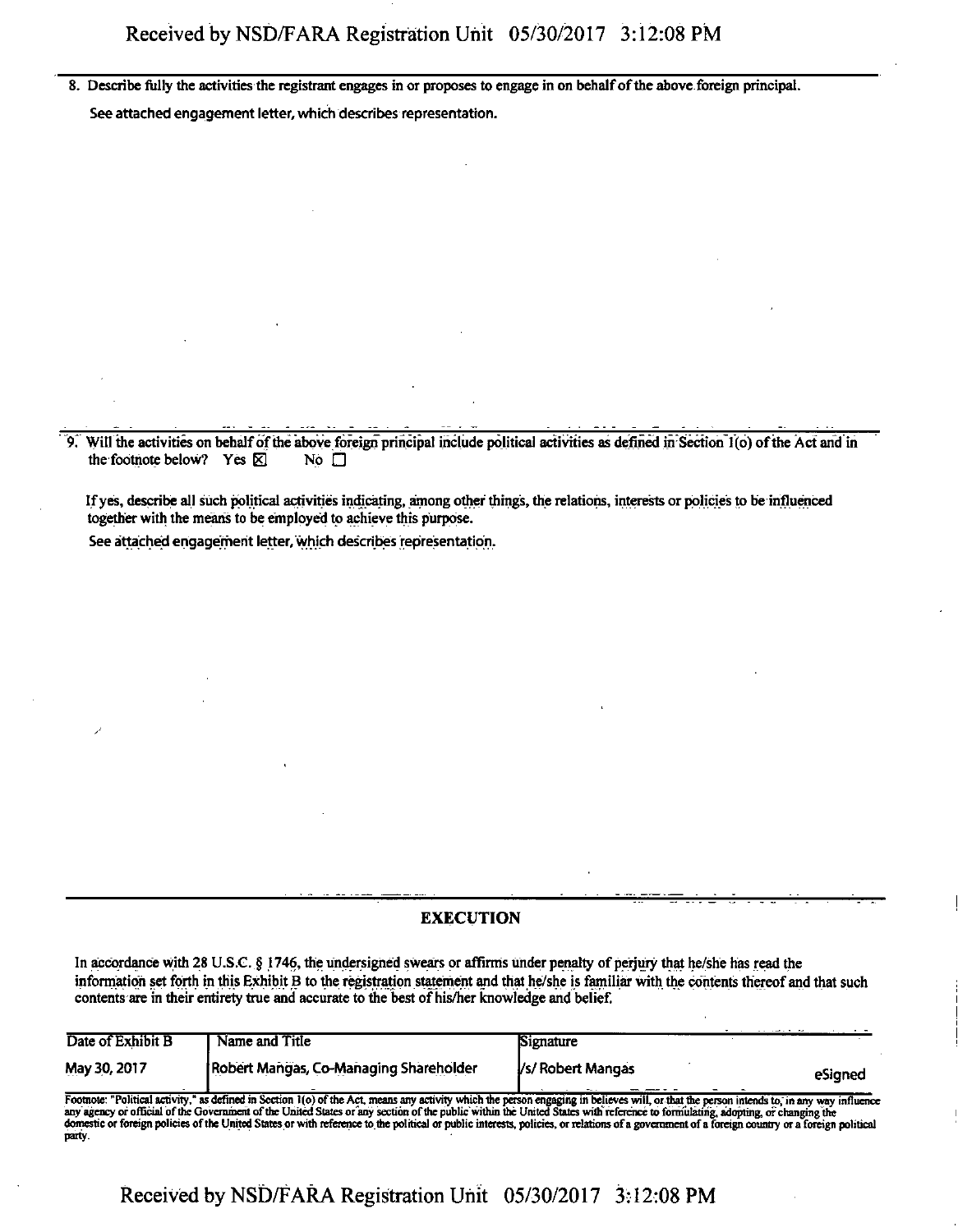

## SERVICES AGREEMENT

THIS AGREEMENT is made between the Government of the Republic of Turkey ("Turkey"), a foreign sovereign, and Greenberg Traurig LLP ("Greenberg").

1. Term: This Agreement shall commence on I March 2017 and expire 31 December 2017. Its terms may be renewed for additional successive one-year periods upon the explicit written assent of both parties.

2. Services: Greenberg agrees to provide lobbying and government relations services to Turkey, which shall consist of those services ordinarily and customarily provided in representing a foreign sovereign before the United States Congress and Executive Branch. These services; shall include, but not be limited to:

- (a) Proposing and pursuing passage of legislation arid other U.S. government action that promotes Turkey's interests and provides a positive image of Turks, Turkey, and the United States-Turkey relationship;
- (b) Preserving and enlarging the Congressional Caucus on Turkey and Turkish Americans; \
- (c) Educating Members of Congress and the Administration on issues of importance to Turkey;
- (d) Promptly notifying Turkey of any action in Congress or the Executive Branch on issues of importance to Turkey;
- (e) Preparing brief analyses of developments in Congress and the Executive Branch on particular issues of concern to Turkey;
- (f) Identifying official gatherings and social events to which Embassy personnel ought attend, including to the extent possible, obtaining the necessary invitations;
- (g) Identifying and/or arranging speaking engagements locally and nationally for Embassy personnel or their appointed or suggested proxies in settings that will improve Turkey's image and advance its causes on Capitol Hill. Such would be, if so directed by Turkey, coordinated with Turkey's existing public relations service provider[s]; and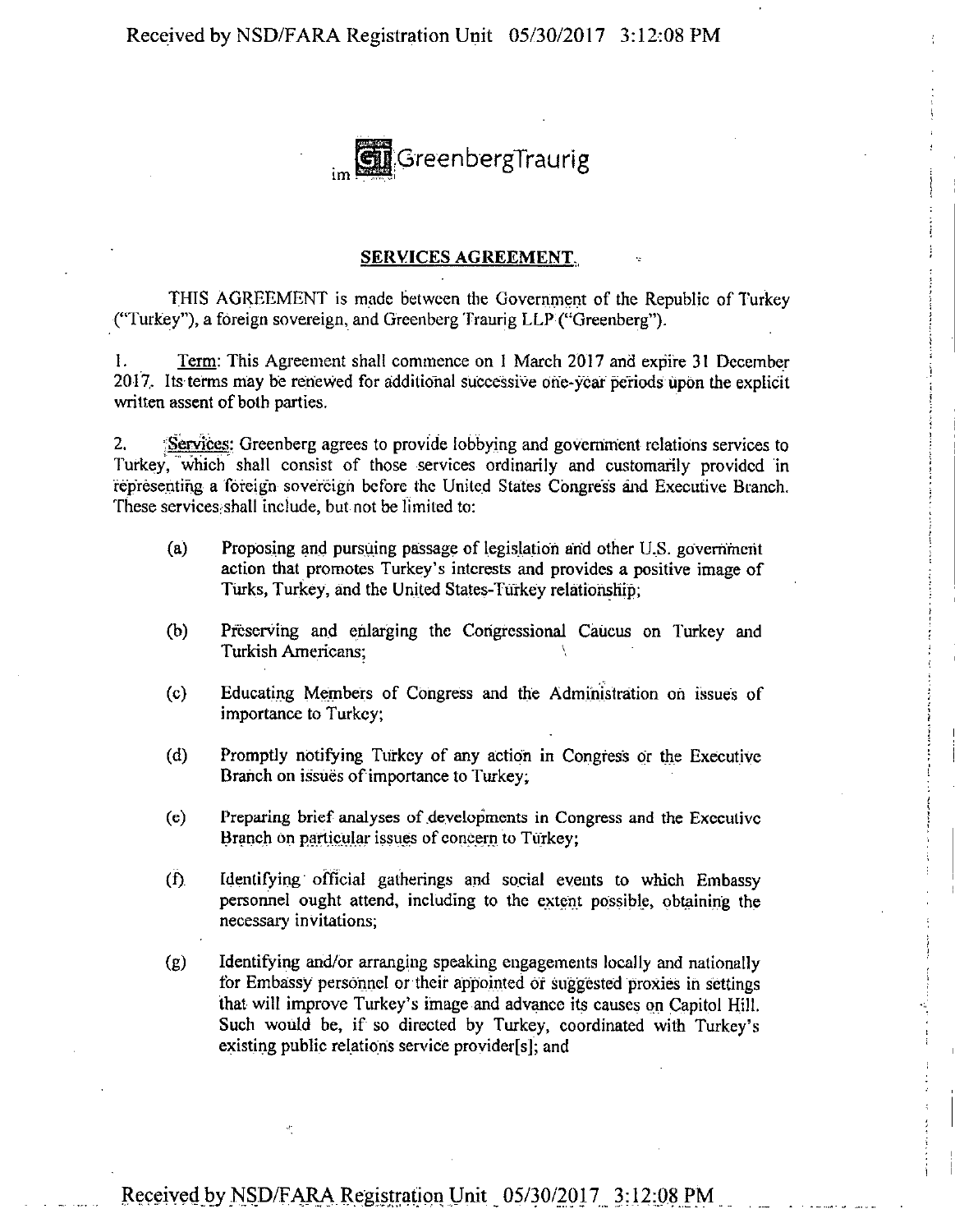- (h) Maintaining and forging alliances with other interest groups whose goals are similar to or shared by Turkey.
- 3. Personnel and Other Service Providers;
	- (a) Except as noted below, Greenberg shall compose its own team to achieve the best possible results in providing the services described above. It will provide Turkey at the earliest possible date a list of personnel, including an indication of their areas of expertise and/or how they will be utilized. This list will be updated from time to time as required.
	- (b) Greenberg will retain the services of Capitol Counsel, LLC to serve as a subcontractor on this matter according to the following terms:
		- i. Term of Subcontract: The subcontract shall commence on 1 March 2017 and expire 31 December 2017, subject to subsequent renewal upon the mutual assent of the parties.

š,  $\frac{1}{2} \left( \frac{1}{2} \right) \left( \frac{1}{2} \right)$ 

à,

 $\overline{1}$ 

- ii. Fees for Subcontractor: Capitol Counsel, LLC shall be paid a monthly fee of \$36,000.00 for the term. The fees of the subcontractor shall be borne by Turkey and provided for in the fees remitted to Greenberg (clause 4 below). Greenberg is responsible for disbursing the fees to-Capitol Counsel LLC on a regular basis.
- iii. It is understood that Capitol Counsel, LLC shall have the same obligations as Greenberg; in this Agreement and that Greenberg and Capitol Counsel, LLC have pledged to work together amicably.
- (c) Greenberg will retain the services of Lydia.Borland and John S. McGregor to. serve as subcontractors on this matter according to the following terms:
	- ;i. Term of Subcontract: The subcontract shall commence on 1 March.2017 and expire 31 December 2017, subject to subsequent renewal upon the-mutual assent of the parties.
	- ii. Fees for Subcontractors: Lydia Borland and John S. McGregor shall be paid a monthly fee of \$22,500.00 for the term. The fees of the subcontractor shall be borne by Turkey and provided for in the fees remitted to Greenberg (clause 4 below). Greenberg is responsible for disbursing the fees to Lydia Borland and John S. McGregor on a regular basis.
	- iii. It is understood that Lydia Borland and John McGregor shall have the same obligations as Greenberg in this Agreement and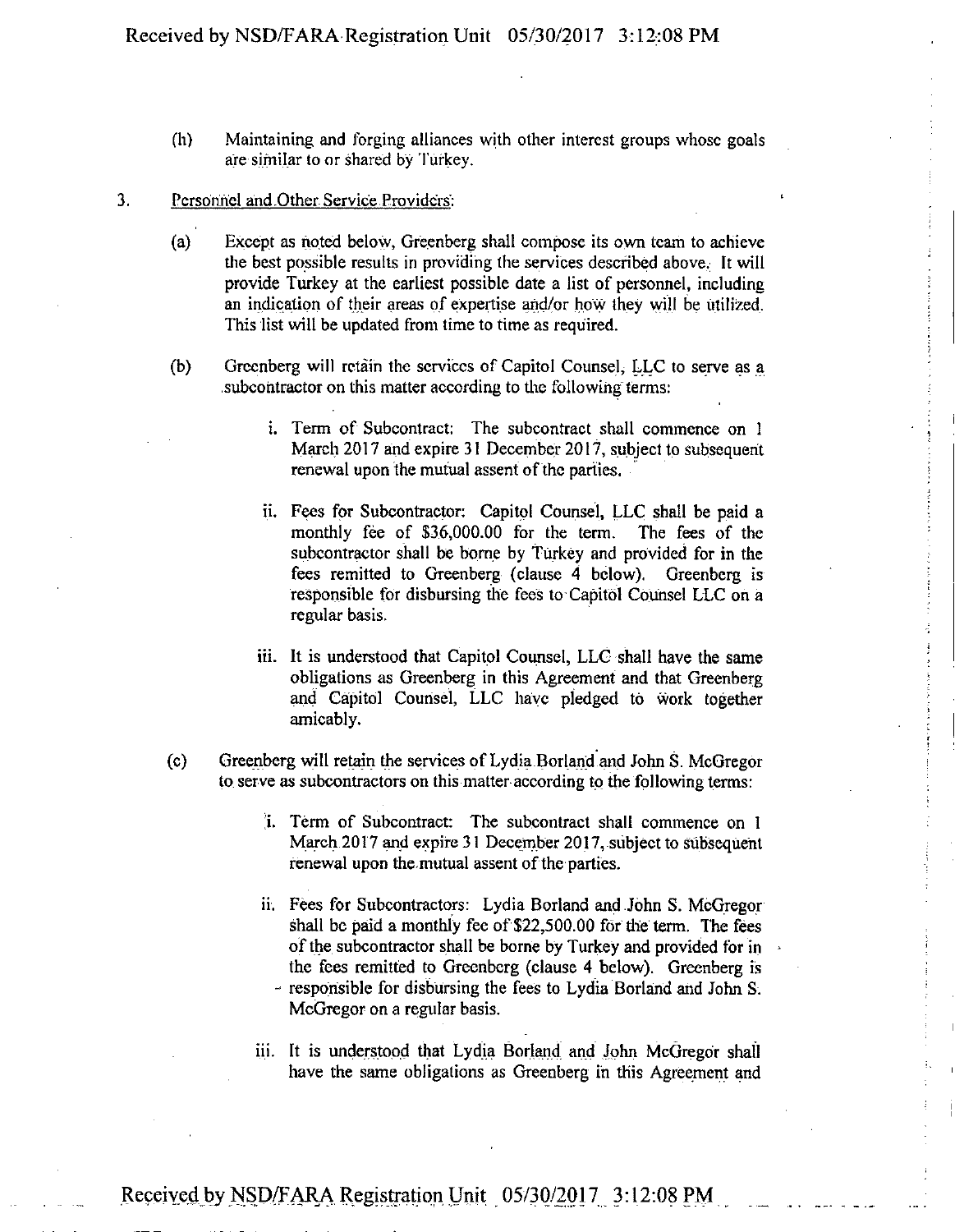that Greenberg and Lydia Borland-John McGregor have pledged to work together amicably.

- (d) Greenberg will retain the services of the Daschle Group to serve as a subcontractor on this matter according to the following terms:
	- **L** Term of Subcontract: The subcontract shall commence on 1 March 2017 and expire 31 December 2017, subject to subsequent renewal upon the mutual assent of the parties.
	- ii. Fees for Subcontractor: The Daschle Group shall be paid a monthly fee of \$36,000.00 for the term. The fees of the subcontractor shall be borne by Turkey and provided for in the fees remitted to Greenberg (clause 4 below). Greenberg is responsible for disbursing the fees to the Daschle Group on a regular basis.
	- .iii. It is understood that the Daschle Group shall have the same obligations as Greenberg in this Agreement and that Greenberg and the Daschle Group have pledged to work together amicably.
- (e) Greenberg may retain the services of additional subcontractors arid consultants as deemed necessary to assist the firm. Such additional subcontractors and consultants may be retained and terminated at  $\mathbf{r}$ Greenberg's discretion. Greenberg shall be solely responsible for compensating any such additional subcontractors and consultants.
- (f) . Should for any reason Turkey request that Greenberg discontinue the services of any subcontractor named in this Agreement, Greenberg shall immediately terminate the relevant subcontract, applying the same terms described in Item 6 below.
- (g) Greenberg agrees to share information and work amicably with Turkey's other service providers as identified by the Turkish Embassy.

4.; Fees: Turkey agrees to pay Greenberg a total of \$1,700,000.00 in US dollars for the services described in this Agreement to be performed by Greenberg, the subcontractors listed above; and any additional subcontractors that it may retain. The payments to Greenberg shall be made in the following installments: \$425,000 no later than 31 March 2017; \$425,000 no later than 30 June 20.17; \$425,0.00 no later than 30 September 2017; and \$425,000 no later than 31 December 2017. Prior to these payments, Greenberg shall submit a written report to Turkey about its work during the preceding period as described in Section (7) below.

Received by NSD/FARA Registration Unit 05/30/2017 3:12:08 PM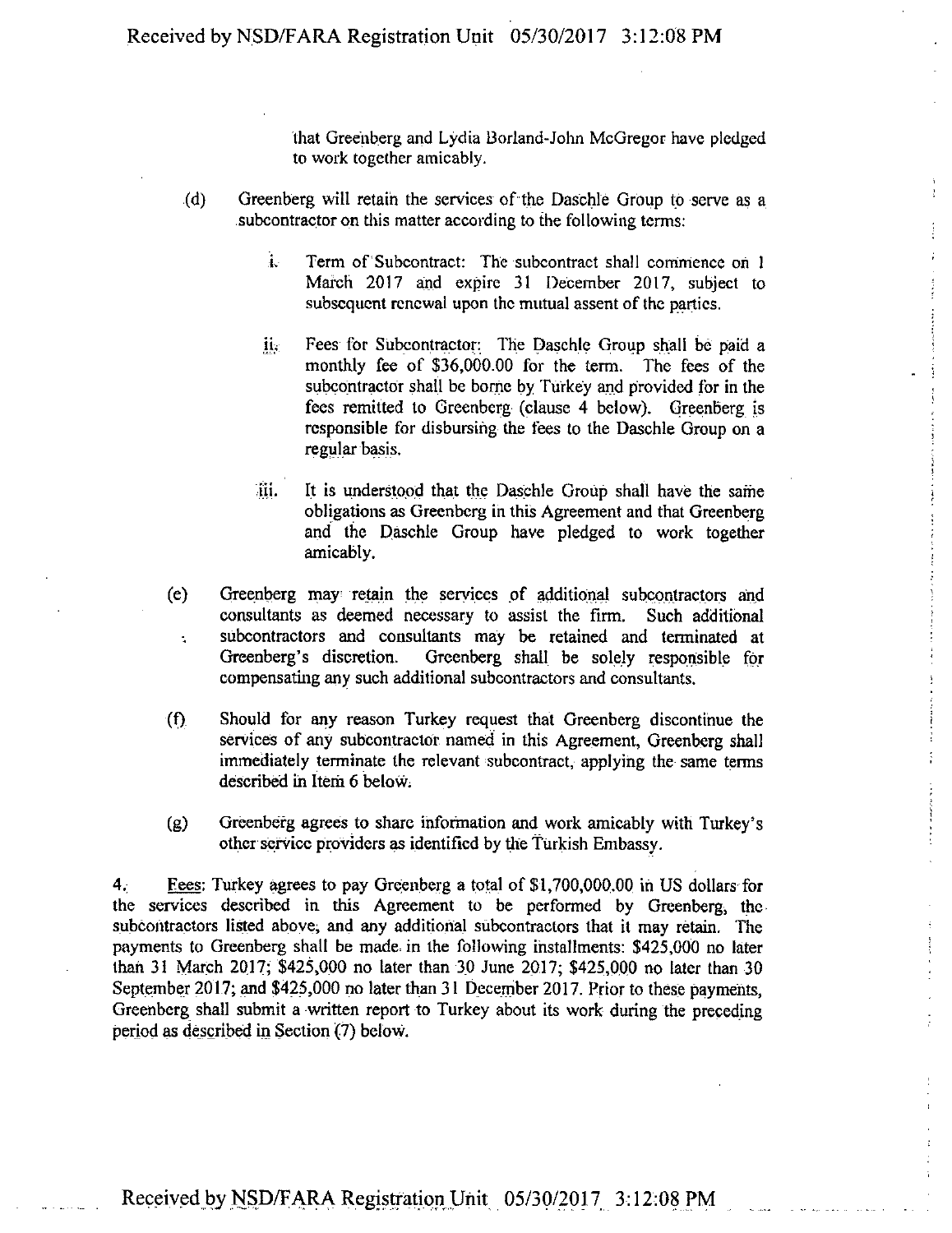5. Additional Costs and Expenses: Should Greenberg incur extraordinary costs and expenses on Turkey's behalf that are not otherwise contemplated in the fees described above; Turkey shall reimburse these costs provided that Turkey gives explicit advance approval.

- 6. Termination:;
	- (a) This Agreement shall terminate upon its natural expiration if not renewed..
	- (b) Either party may tenninate this Agreement at any time prior to its natural expiration subject to fourteen (14) days advance written notice. In this event, Turkey shall pay Greenberg its pro-rata share of earned fees apportioned on a daily basis through the end of the notice period.
	- (c) Should this Agreement terminate prior to its natural expiration, any fees paid to Greenberg by Turkey that exceed the pro-rata share of earned fees apportioned on a daily basis up to the date of termination shall be refunded by Greenberg to Turkey.

7. Monthly Reporting and Quarterly Performance Assessment: Greenberg shall provide monthly a written report to Turkey succinctly describing its work on Turkey's behalf. Such reports need not include calculations of the time spent by the individual members of the Greenberg team. Further, every three months, or as often as Turkey may desire, Greenberg shall present to Turkey a written assessment of its performance during the preceding period. If, upon reviewing the assessment, Turkey is not satisfied with Greenberg's performance, Turkey may, at its sole discretion, terminate this Agreement according to the terms stated herein.

8. Privileged Information: Greenberg will use all permissible efforts to protect privileged communications or other confidential information developed by it or provided to it by Turkey during the term of this Agreement. This obligation shall survive the termination of this Agreement and any renewals for a period of not less than two years. Upon the termination of this Agreement and any renewals Turkey may request from Greenberg the return of any documents or other information provided by Turkey .

9. Registration and Disclosure: Greenberg and any subcontractors it may employ shall separately and individually comply with any and all restrictions and requirements, including filing and other disclosure, of the Foreign Agents Registration Act, the Lobbying Disclosure Act, the Ethics Reform Act of 1989, the Foreign Corrupt Practices Act, the Honest Leadership and Open Government Act, and other applicable laws and regulations of the United States and the District of Columbia.

11. Conflicts: Turkey acknowledges Greenberg's breadth of practice, which may give rise to the potential that it may represent clients in unrelated matters whose interests are contrary to Turkey's. Nonetheless, even the appearance of a conflict could render unproductive the relationship contemplated by this Agreement. Therefore, Greenberg